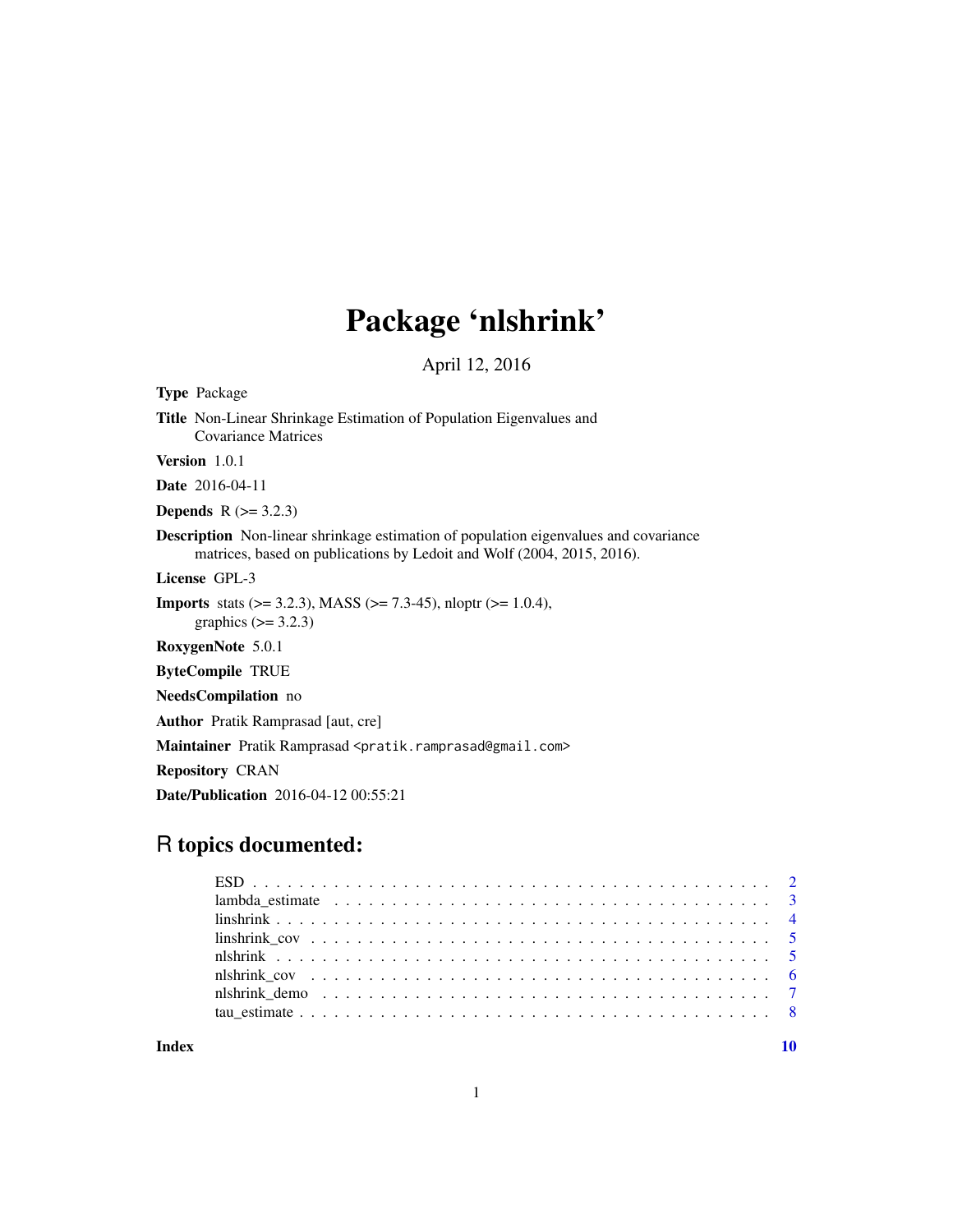<span id="page-1-0"></span>ESD *Compute the empirical spectral distribution (ESD) for a set of population eigenvalues*

# Description

The Marcenko Pastur (MP) law relates the limiting distribution of the sample eigenvalues to that of the population eigenvalues. In the finite-dimensional case, the population spectral distribution (PSD) can be represented as a sum of point masses, and the empirical spectral distribution (ESD) can be obtained by solving the discretized MP equation. Theoretical and implementation details in the references.

#### Usage

ESD(tau, n)

# **Arguments**

| tau | (Required) A non-negative numeric vector of population eigenvalues.                                                                             |
|-----|-------------------------------------------------------------------------------------------------------------------------------------------------|
| n   | (Required) A positive integer representing the number of datapoints of a hypo-<br>thetical data matrix with dimension $c(n, p = length(tau))$ . |

# Value

A named numeric vector of containing points of the ESD. The names give the corresponding points on the x axis.

#### References

- Ledoit, O. and Wolf, M. (2015). Spectrum estimation: a unified framework for covariance matrix estimation and PCA in large dimensions. Journal of Multivariate Analysis, 139(2)
- Ledoit, O. and Wolf, M. (2016). Numerical Implementation of the QuEST function. arXiv:1601.05870 [stat.CO]

#### Examples

 $tau$ ESD <- ESD(tau = rep(1,200), n = 300) plot(names(tau\_ESD), tau\_ESD, ylab="F(x)", xlab="x")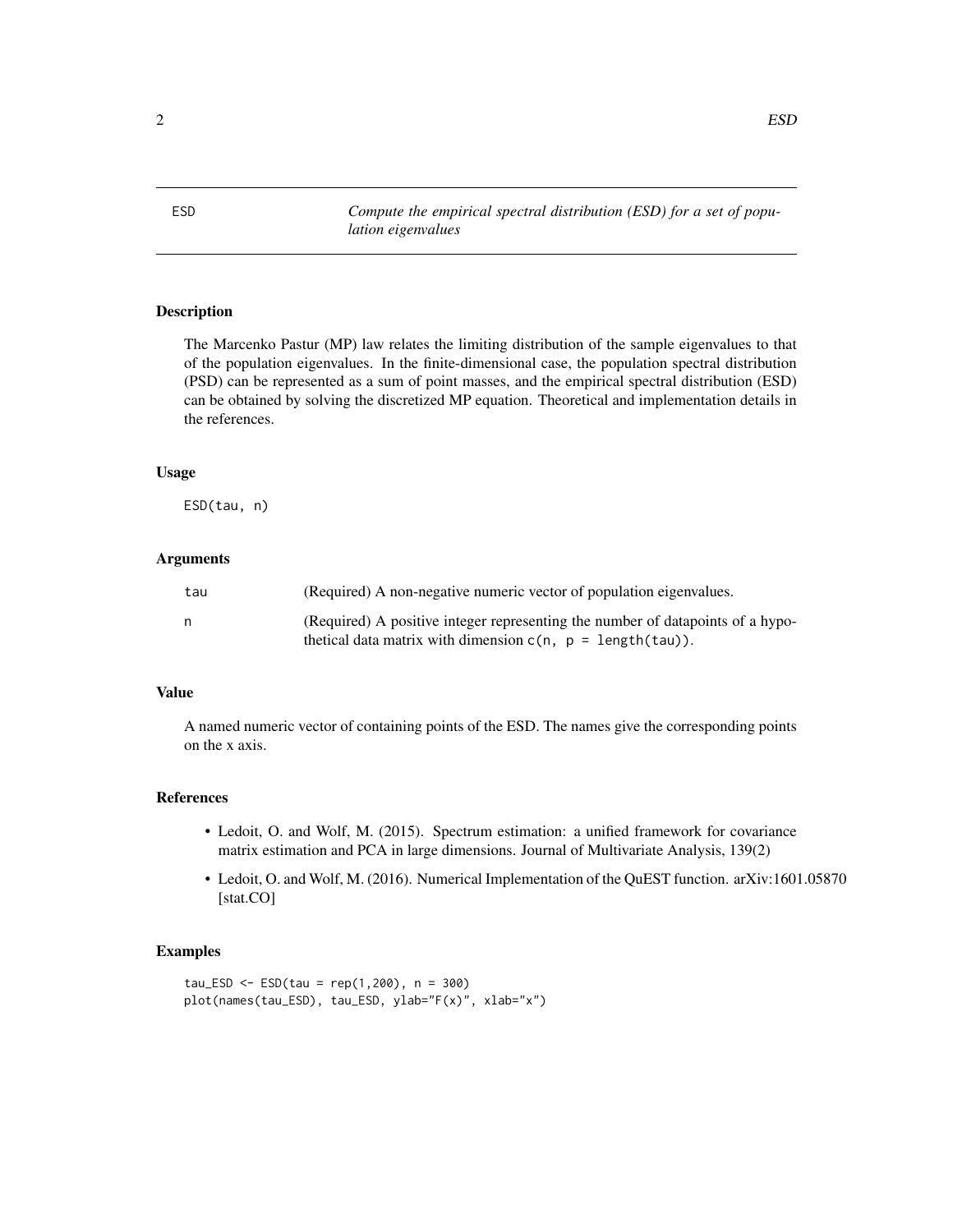<span id="page-2-0"></span>

### Description

The Marcenko Pastur (MP) law relates the limiting distribution of the sample eigenvalues to that of the population eigenvalues. In the finite-dimensional case, the population spectral distribution (PSD) can be represented as a sum of point masses, and the empirical spectral distribution (ESD) can be obtained by solving the discretized MP equation. The QuEST function(see references), uses the quantile function of the ESD to compute the sample eigenvalues for any given ratio  $c = p/n \in$  $(0, \infty)$ .

#### Usage

```
lambda_estimate(tau, n)
```
# Arguments

| tau | (Required) A non-negative numeric vector of population eigenvalues.            |
|-----|--------------------------------------------------------------------------------|
| n   | (Required) A positive integer representing the number of datapoints of a hypo- |
|     | thetical data matrix with dimension $c(n, p = length(tau))$ .                  |

# Value

A numeric vector of the same length as tau, containing the sample eigenvalue estimates, sorted in ascending order.

# References

- Ledoit, O. and Wolf, M. (2015). Spectrum estimation: a unified framework for covariance matrix estimation and PCA in large dimensions. Journal of Multivariate Analysis, 139(2)
- Ledoit, O. and Wolf, M. (2016). Numerical Implementation of the QuEST function. arXiv:1601.05870 [stat.CO]

#### Examples

lambda\_estimate(tau = rep(1,200), n = 300)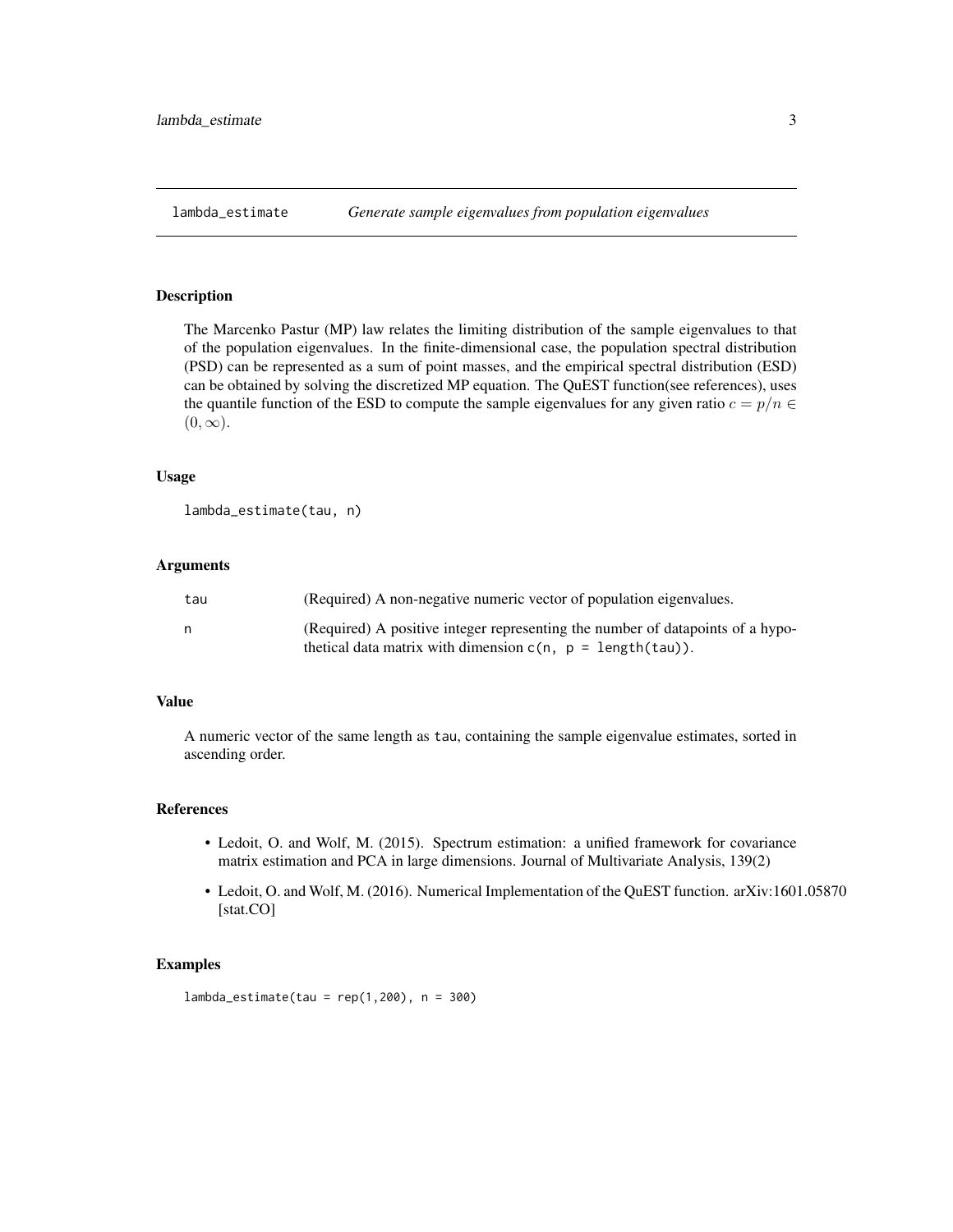<span id="page-3-1"></span><span id="page-3-0"></span>

# Description

linshrink estimates the population eigenvalues from the sample eigenvalues by shrinking each sample eigenvalue towards the global mean based on a shrinkage factor. Details in referenced publications.

# Usage

 $linshrink(X, k = 0)$ 

#### Arguments

| X  | A data matrix.                                                                                                                                                          |
|----|-------------------------------------------------------------------------------------------------------------------------------------------------------------------------|
| k. | (Optional) Non-negative integer less than $ncol(X)$ . If $k == 0$ (default), X is<br>assumed to contain 1 class, which will be centered. If $k \ge 1$ , X is assumed to |
|    | contain k classes, each of which has already been centered.                                                                                                             |

# Value

A numeric vector of length ncol(X), containing the population eigenvalue estimates sorted in ascending order.

#### References

- Ledoit, O. and Wolf, M. (2004). A well-conditioned estimator for large-dimensional covariance matrices. Journal of Multivariate Analysis, 88(2)
- Ledoit, O. and Wolf, M. (2016). Numerical Implementation of the QuEST function. arXiv:1601.05870 [stat.CO]

#### Examples

```
linshrink(X = matrix(rnorm(1e4, mean = 5), nrow = 100, ncol = 100)) # 1 class; will be centered
linshrink(X = matrix(rnorm(1e4), nrow = 100, ncol = 100), k = 1) # 1 class; no centering
```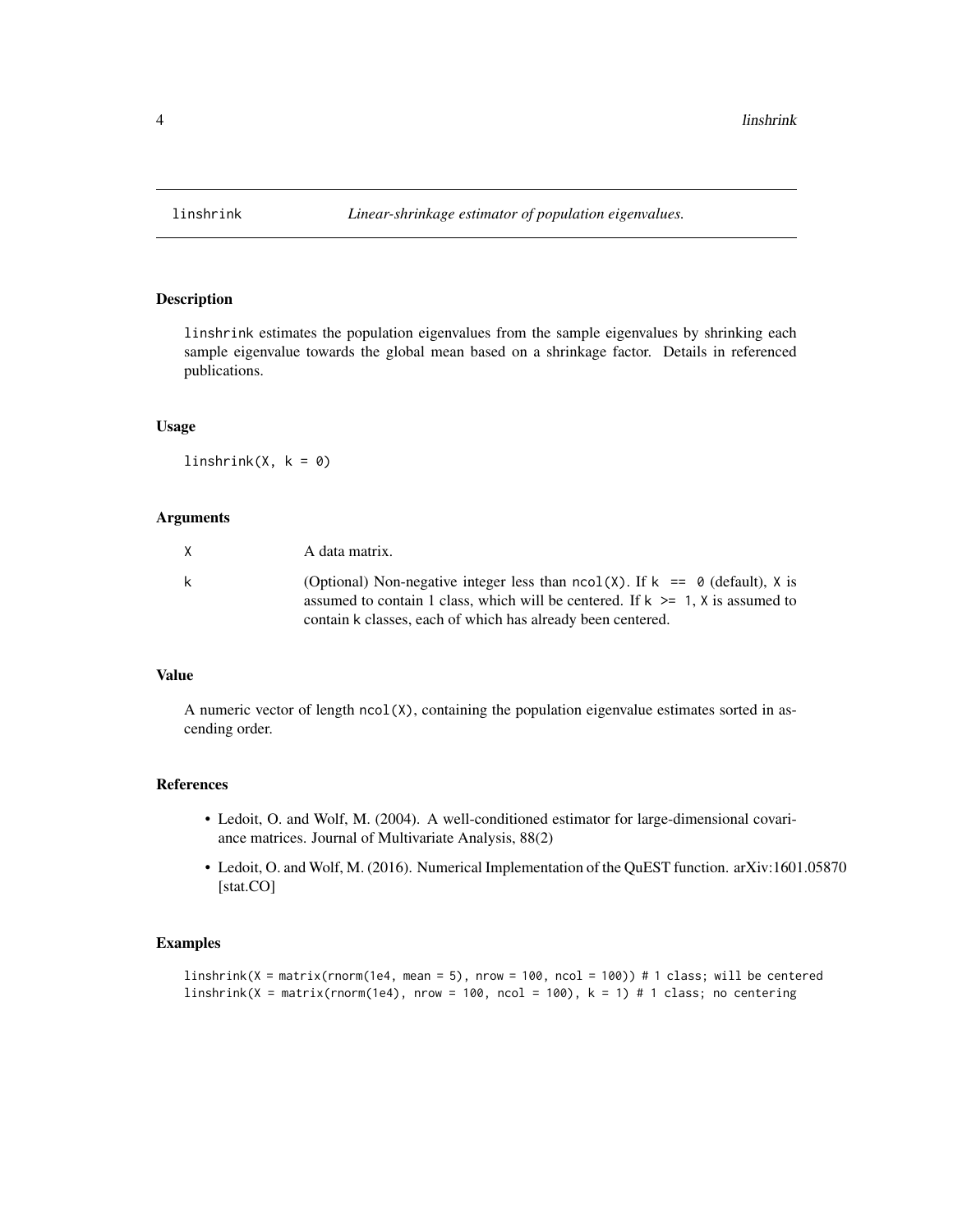<span id="page-4-0"></span>

#### Description

The linear shrinkage estimator of the population covariance matrix is computed by shrinking the sample covariance matrix towards the identity matrix based on a shrinkage factor. Note that the eigenvalues of the population covariance matrix estimate are not the same as the linear shrinkage estimates of population eigenvalues. Details in referenced publication.

# Usage

 $linshrink_{cov}(X, k = 0)$ 

### Arguments

| X | A data matrix.                                                                                                                                                                                                                         |
|---|----------------------------------------------------------------------------------------------------------------------------------------------------------------------------------------------------------------------------------------|
| k | (Optional) Non-negative integer less than $ncol(X)$ . If $k == 0$ (default), X is<br>assumed to contain 1 class, which will be centered. If $k \ge 1$ , X is assumed to<br>contain k classes, each of which has already been centered. |

# Value

Population covariance matrix estimate. A square positive semi-definite matrix of dimension ncol(X).

# References

• Ledoit, O. and Wolf, M. (2004). A well-conditioned estimator for large-dimensional covariance matrices. Journal of Multivariate Analysis, 88(2)

# Examples

```
linshrink_cov(X = matrix(rnorm(1e4, mean = 5), nrow = 100, ncol = 100)) # 1 class; will be centered
linshrink_cov(X = matrix(rnorm(1e4), nrow = 100, ncol = 100), k = 1) # 1 class; no centering
```
nlshrink *Package*

#### Description

A package for estimating population eigenvalues and covariance matrices, based on publications by Ledoit and Wolf (2004, 2012, 2015, 2016).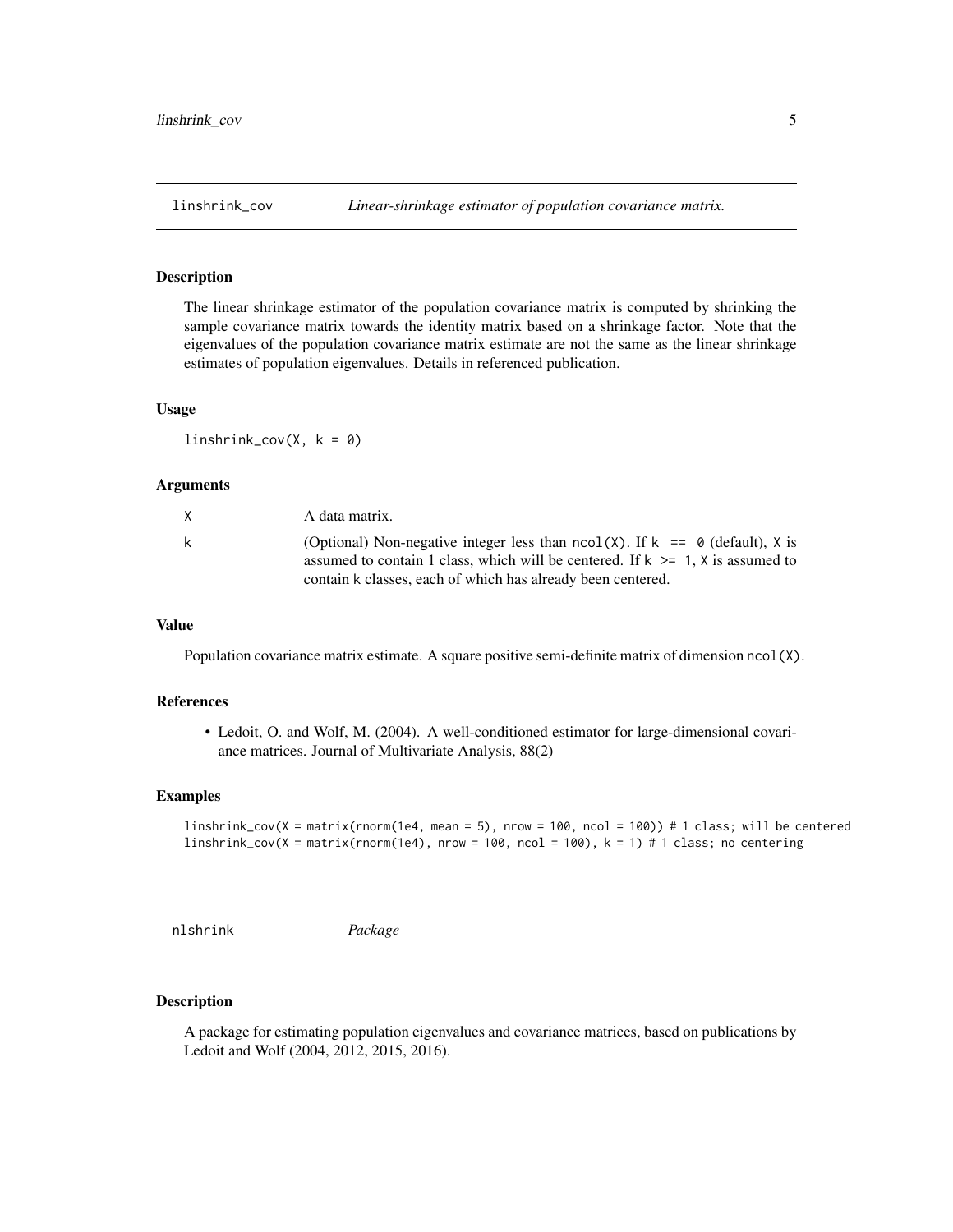#### Details

A common assumption in statistics is that for a data matrix X of dimension  $n \times p$ , the number of predictor variables (p) vanishes relative to the number of datapoints (n) as  $n \to \infty$ . However, in modern datasets, it is often the case that p is comparable to or greater than n. In this scenario, a more appropriate asymptotic framework is to assume that the ratio  $c := p/n$  approaches a finite positive value as  $n, p \to \infty$ . In this case, the sample covariance matrix S is no longer a consistent estimator of the population covariance matrix  $\Sigma$ . Similarly, the sample eigenvalues deviate substantially from the population eigenvalues. This package contains implementations of Ledoit and Wolf's linear and non-linear shrinkage population eigenvalue and covariance estimation methods, based on their 2016 publication and the accompanying MATLAB code. Theoretical and implementation details of these methods can be found in the following publications:

- Ledoit, O. and Wolf, M. (2004). A well-conditioned estimator for large-dimensional covariance matrices. Journal of Multivariate Analysis, 88(2)
- Ledoit, O. and Wolf, M. (2012). Nonlinear shrinkage estimation of large-dimensional covariance matrices. Annals of Statistics, 40(2).
- Ledoit, O. and Wolf, M. (2015). Spectrum estimation: a unified framework for covariance matrix estimation and PCA in large dimensions. Journal of Multivariate Analysis, 139(2).
- Ledoit, O. and Wolf, M. (2016). Numerical Implementation of the QuEST function. arXiv:1601.05870 [stat.CO].

nlshrink\_cov *Non-linear shrinkage estimator of population covariance matrix.*

# Description

nlshrink\_cov calls [tau\\_estimate](#page-7-1) to estimate the population eigenvalues. Note that the eigenvalues of the estimated population covariance matrix are not the same as the non-linear shrinkage estimates of the population eigenvalues. Theoretical and implementation details in references.

#### Usage

```
nlshrink_cov(X, k = 0, method = "nlminb", control = list())
```
# **Arguments**

| X       | A data matrix.                                                                                                                                                                                                                         |
|---------|----------------------------------------------------------------------------------------------------------------------------------------------------------------------------------------------------------------------------------------|
| k       | (Optional) Non-negative integer less than $ncol(X)$ . If $k == 0$ (default), X is<br>assumed to contain 1 class, which will be centered. If $k \ge 1$ , X is assumed to<br>contain k classes, each of which has already been centered. |
| method  | (Optional) The optimization routine called in tau estimate. Choices are nlminb<br>(default) and nloptr.                                                                                                                                |
| control | (Optional) A list of control parameters. Must correspond to the selected opti-<br>mization method. See nlminb, nloptr for details.                                                                                                     |

<span id="page-5-0"></span>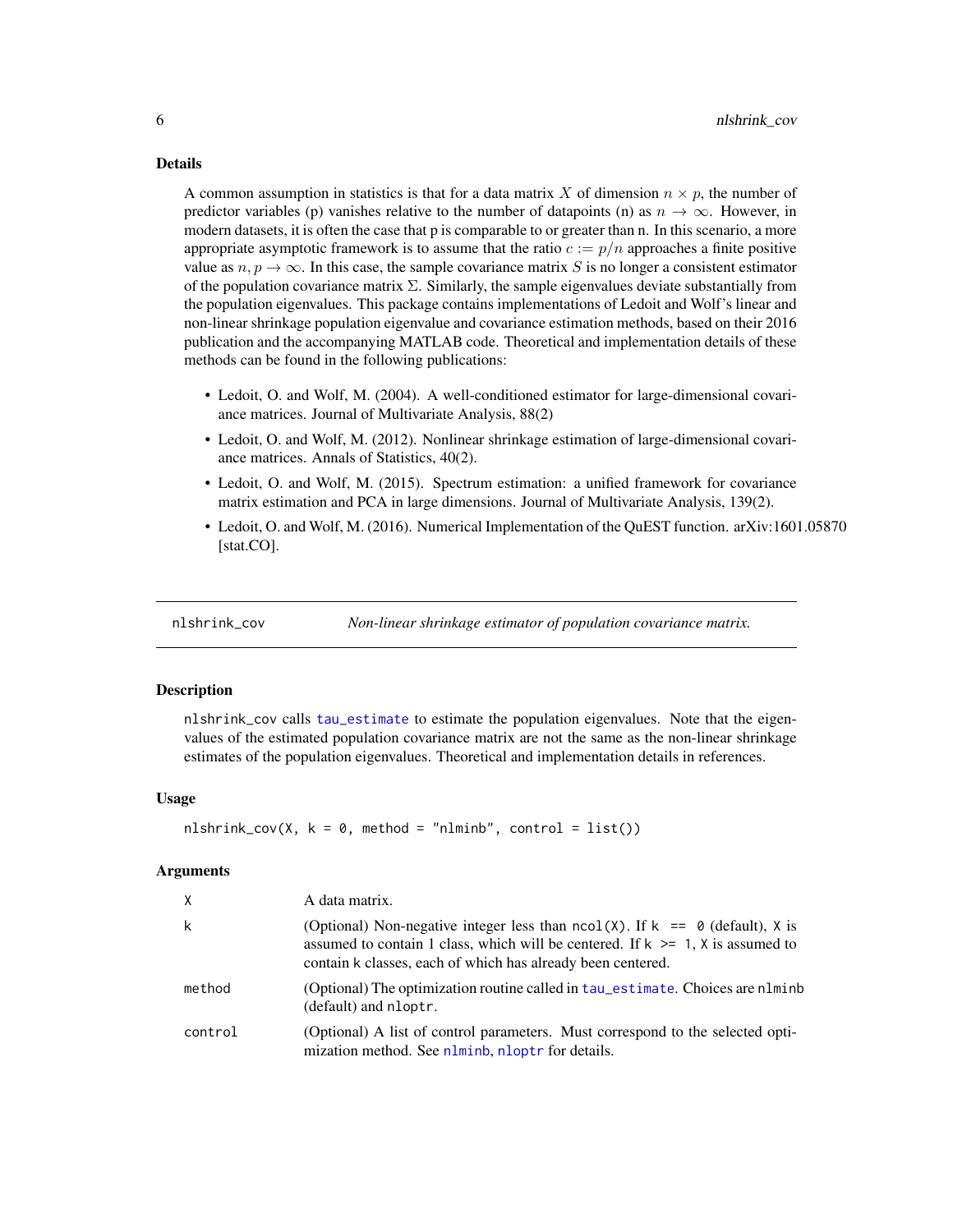#### <span id="page-6-0"></span>Value

A numeric positive semi-definite matrix of dimension ncol(X).

# References

- Ledoit, O. and Wolf, M. (2015). Spectrum estimation: a unified framework for covariance matrix estimation and PCA in large dimensions. Journal of Multivariate Analysis, 139(2)
- Ledoit, O. and Wolf, M. (2016). Numerical Implementation of the QuEST function. arXiv:1601.05870 [stat.CO]

# Examples

```
# generate matrix of uniform random variates
X \leftarrow matrix(sapply(1:20, function(b) runif(50, max=b)), nrow = 50, ncol = 20)
Sigma \leq diag((1:20)^2/12) # true population covariance matrix
nlshrink_X <- nlshrink_cov(X, k=0) # compute non-linear shrinkage estimate
linshrink_X <- linshrink_cov(X, k=0) # compute linear shrinkage estimate
S \leq cov(X) # sample covariance matrix
# compare accuracy of estimators (sum of squared elementwise Euclidean distance)
sum((S-Sigma)^2)
sum((nlshrink_X - Sigma)^2)
sum((linshrink_X - Sigma)^2)
```

|  | nlshrink_demo |  |  |
|--|---------------|--|--|
|--|---------------|--|--|

Demonstration of non-linear shrinkage estimator of population eigen*values*

#### Description

This is a demonstration of the non-linear shrinkage method for estimating population eigenvalues. The inputted population eigenvalues are used to simulate a matrix of multivariate normal random variates with covariance matrix diag(tau). This data matrix is then used to estimate the input population eigenvalues using the non-linear shrinkage method. The output plot shows the comparison of the various estimators (sample eigenvalues, linear shrinkage, non-linear shrinkage) to the true population eigenvalues.

#### Usage

```
nlshrink_demo(tau = NULL, n = 300, p = 300, method = "nlminb",control = list()
```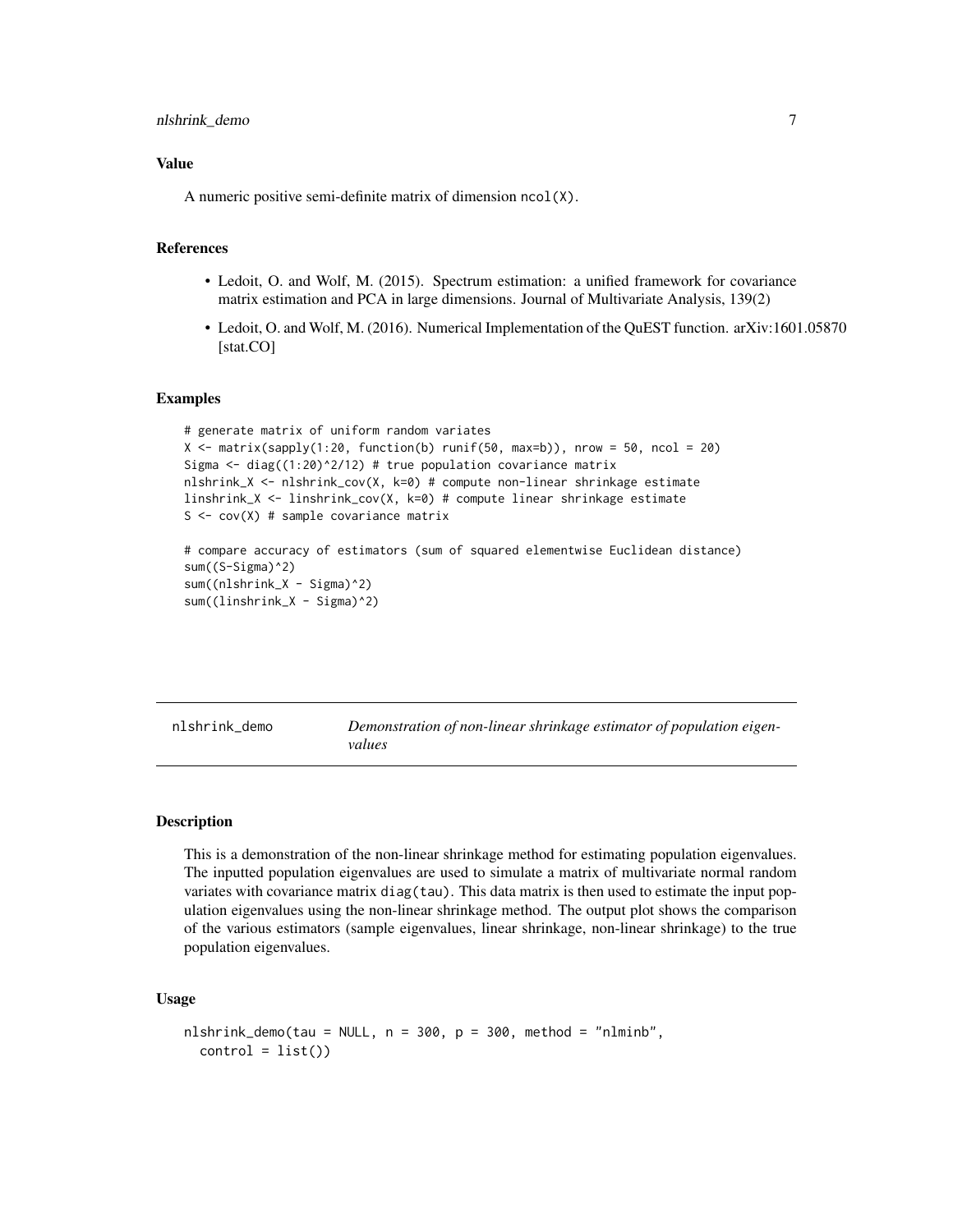#### <span id="page-7-0"></span>**Arguments**

| tau     | (Optional) Input population eigenvalues. Non-negative Numeric vector of length<br>p.                                               |
|---------|------------------------------------------------------------------------------------------------------------------------------------|
| n       | (Optional) Number of rows in simulated data matrix (Default 300).                                                                  |
| p       | (Optional) Number of columns in simulated data matrix (Default 300).                                                               |
| method  | (Optional) The optimization routine called in tau_estimate. Choices are n1minb<br>(default) and nloptr.                            |
| control | (Optional) A list of control parameters. Must correspond to the selected opti-<br>mization method. See nlminb, nloptr for details. |

#### **NOTE**

nlminb is usually robust and accurate, but does not allow equality constraints, so the sum of the estimated population eigenvalues is in general not equal to the sum of the sample eigenvalues. nloptr enforces an equality constraint to preserve the trace, but is substantially slower than nlminb. The default optimizer used for nloptr is the Augmented Lagrangian method with local optimization using LBFGS. These can be modified using the control parameter. Rcgmin does not enforce equality constraints, but may be more efficient for certain higher dimensional problems. The ideal optimization routine depends on the underlying structure of the population eigenvalues.

#### References

- Ledoit, O. and Wolf, M. (2015). Spectrum estimation: a unified framework for covariance matrix estimation and PCA in large dimensions. Journal of Multivariate Analysis, 139(2)
- Ledoit, O. and Wolf, M. (2016). Numerical Implementation of the QuEST function. arXiv:1601.05870 [stat.CO]

<span id="page-7-1"></span>tau\_estimate *Non-linear shrinkage estimator of population eigenvalues.*

# Description

The population eigenvalue estimates are computed by numerically inverting the QuEST function (see references). The starting point is the linear shrinkage estimate of the population eigenvalues, computed using [linshrink](#page-3-1).

#### Usage

```
tau_{\text{c}}(X, k = 0, \text{ method} = \text{"nlminb", control} = list())
```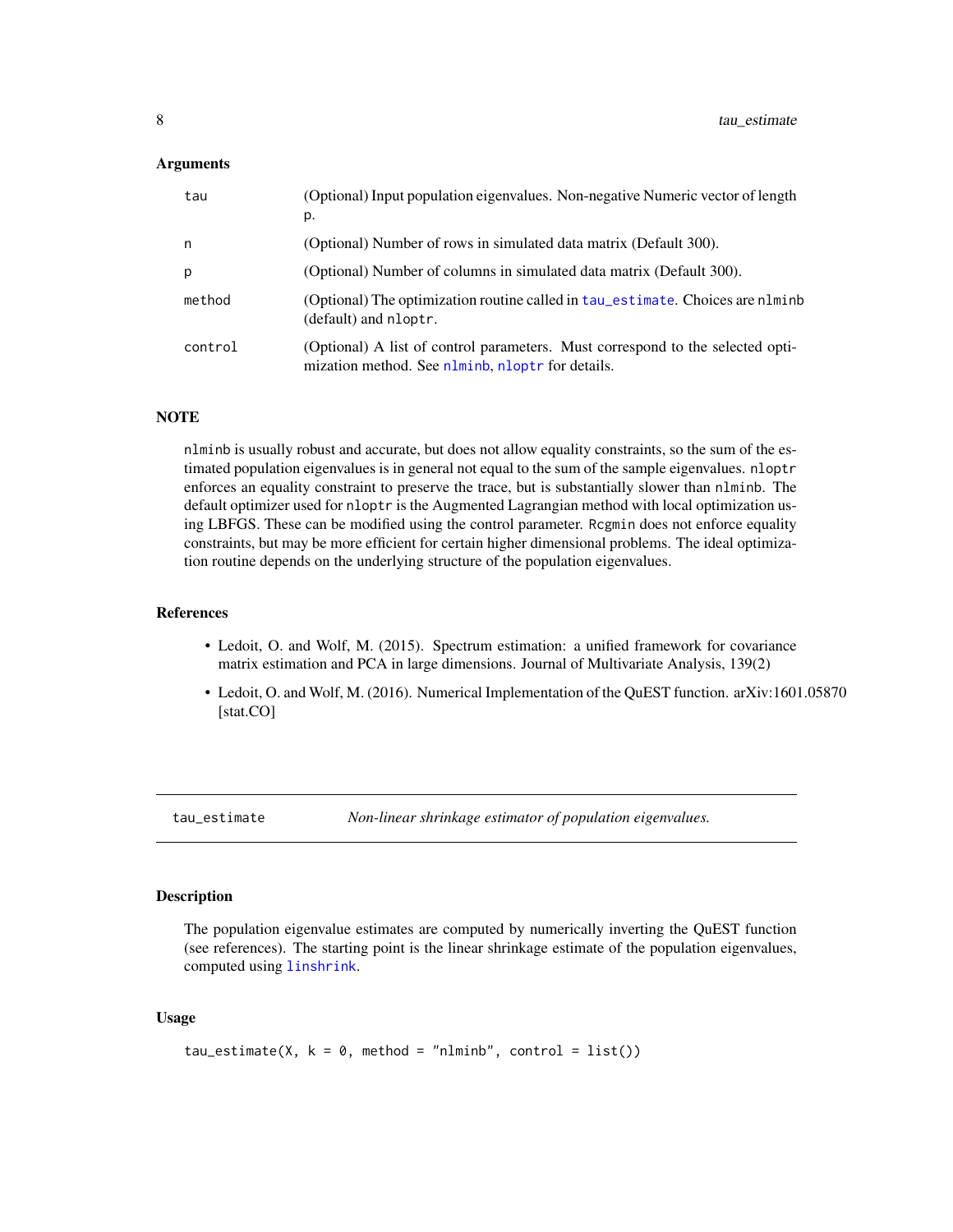# <span id="page-8-0"></span>tau\_estimate 9

#### **Arguments**

| X       | A data matrix.                                                                                                                                                                                                                         |
|---------|----------------------------------------------------------------------------------------------------------------------------------------------------------------------------------------------------------------------------------------|
| k       | (Optional) Non-negative integer less than $ncol(X)$ . If $k == 0$ (default), X is<br>assumed to contain 1 class, which will be centered. If $k \ge 1$ , X is assumed to<br>contain k classes, each of which has already been centered. |
| method  | (Optional) The optimization routine used. Choices are nlminb (default) and<br>nloptr.                                                                                                                                                  |
| control | (Optional) A list of control parameters. Must correspond to the selected opti-<br>mization method. See nlminb, nloptr for details.                                                                                                     |

#### Value

A numeric vector of length  $ncol(X)$ , containing the population eigenvalue estimates, sorted in ascending order.

# **NOTE**

nlminb is usually robust and accurate, but does not allow equality constraints, so, in general, the sum of the estimated population eigenvalues is not equal to the sum of the sample eigenvalues. nloptr enforces an equality constraint to preserve the trace, but is substantially slower than nlminb. The default optimizer used for nloptr is the Augmented Lagrangian method with local optimization using LBFGS. These can be modified using the control parameter.

#### References

- Ledoit, O. and Wolf, M. (2015). Spectrum estimation: a unified framework for covariance matrix estimation and PCA in large dimensions. Journal of Multivariate Analysis, 139(2)
- Ledoit, O. and Wolf, M. (2016). Numerical Implementation of the QuEST function. arXiv:1601.05870 [stat.CO]

#### Examples

 $tau_{\text{e}}(X = \text{matrix}(rnorm(1e3, \text{mean} = 5), \text{ nrow} = 50, \text{ ncol} = 20))$